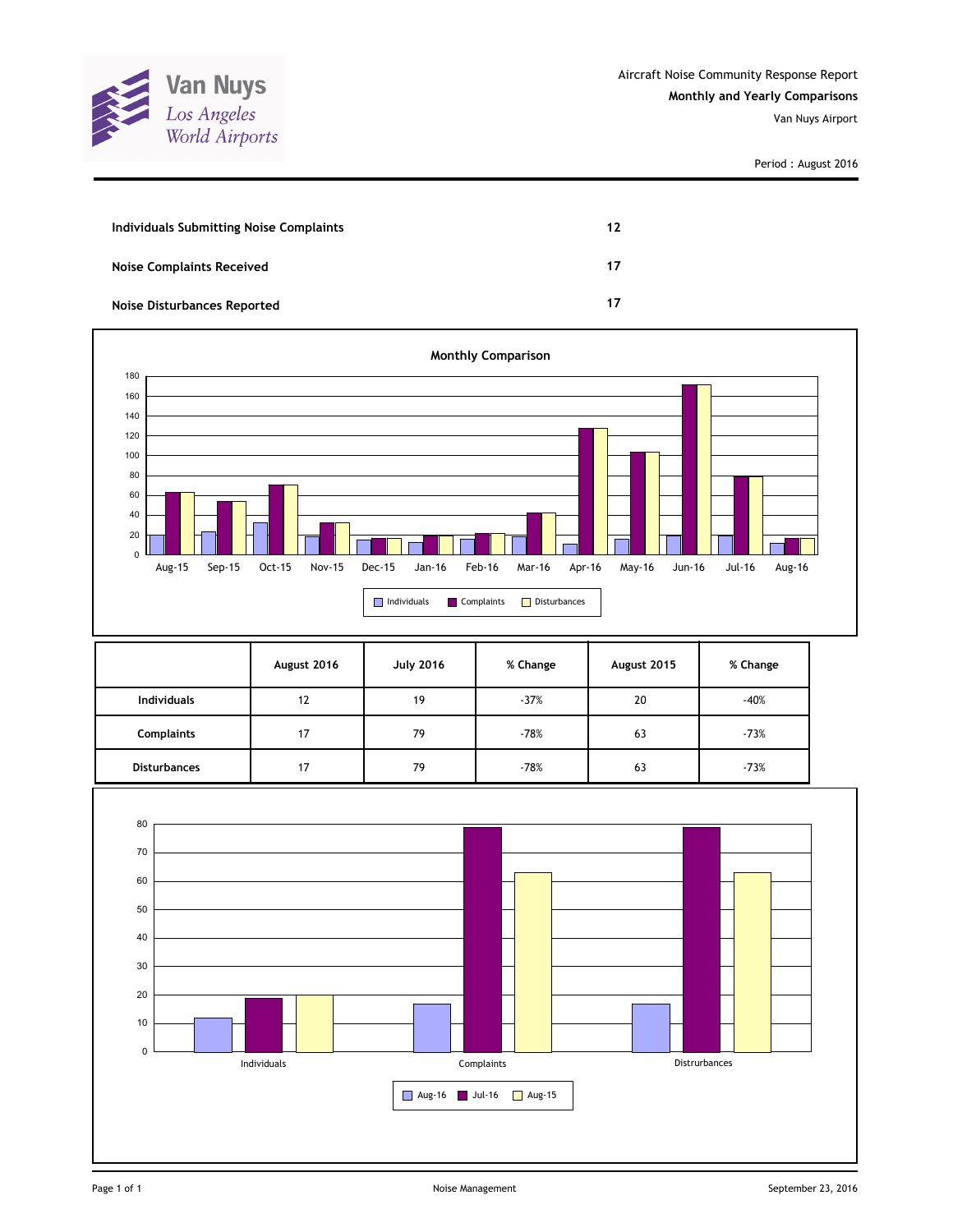

|                     | Day<br>(7:00 am - 7:00 pm) | Evening<br>$(7:00 \text{ pm} - 10:00 \text{ pm})$ | Night<br>(10:00 pm - 7:00 am) |
|---------------------|----------------------------|---------------------------------------------------|-------------------------------|
| <b>Complaints</b>   | 22                         |                                                   | ર                             |
| <b>Disturbances</b> | 18                         | 4                                                 | 5                             |



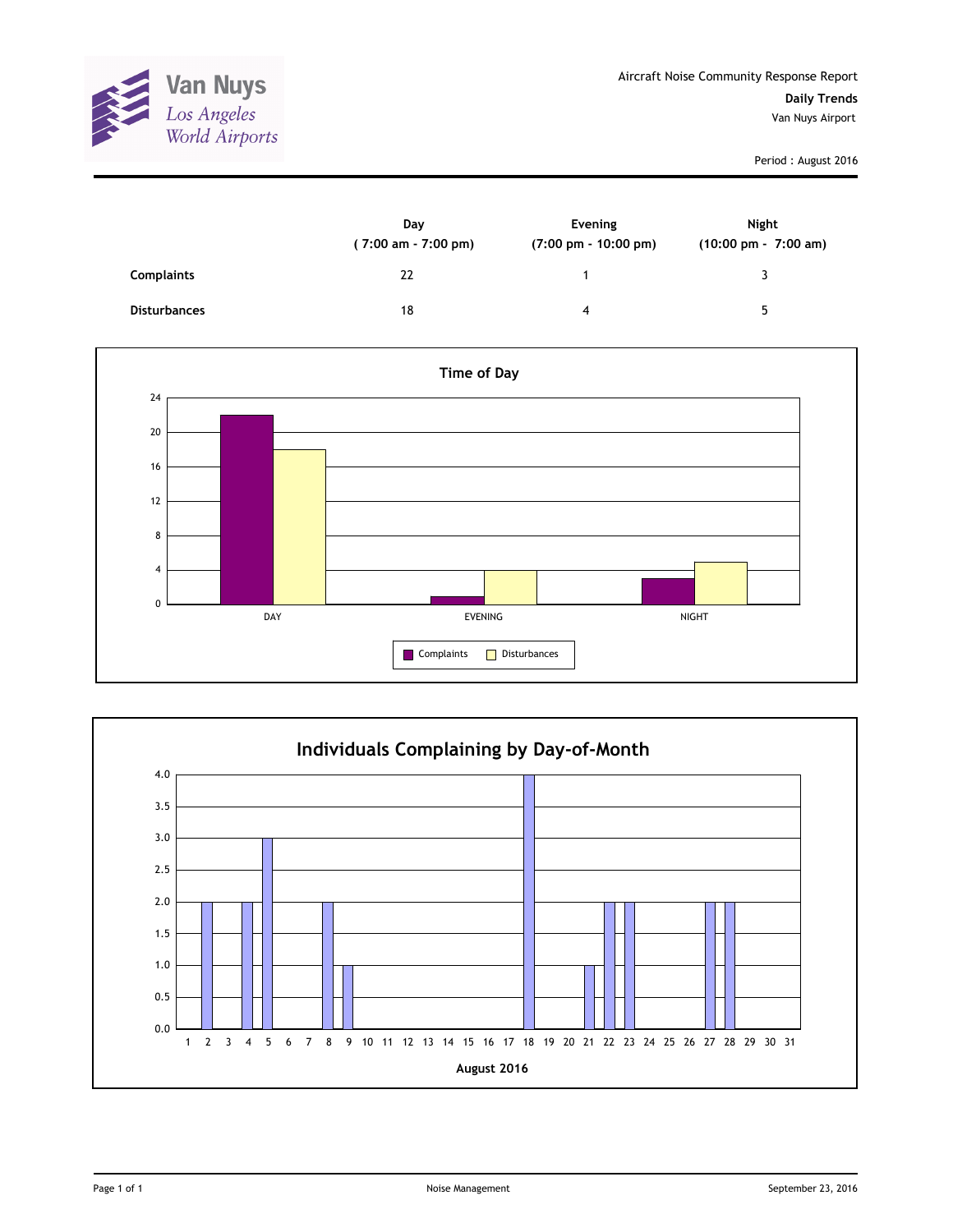

| City           | <b>Individuals</b> | <b>Complaints</b> | Percentage of Complaints**                              |     |
|----------------|--------------------|-------------------|---------------------------------------------------------|-----|
| Chatsworth     | 2                  | 2                 | $7\%$                                                   |     |
| Glendale       | 1                  | 1                 | $4\%$                                                   |     |
| Granada Hills  |                    | 1                 | $4\%$                                                   |     |
| Lake Balboa    |                    | $\overline{2}$    | $7\%$                                                   |     |
| Los Angeles    | 7                  | 8                 | 30%                                                     |     |
| Port Jefferson |                    | 1                 | $4\%$                                                   |     |
| Sherman Oaks   | 3                  | 7                 | 26%                                                     |     |
| Van Nuys       | 3                  | 5                 | 19%                                                     |     |
| <b>TOTAL</b>   | 19                 | 27                | 0<br>20<br>40<br>50<br>90<br>10<br>30<br>60<br>70<br>80 | 100 |

| <b>Individuals</b> |                                                                                | <b>Complaints</b> | Percentage of Complaints** |   |                      |  |  |  |  |  |  |           |  |
|--------------------|--------------------------------------------------------------------------------|-------------------|----------------------------|---|----------------------|--|--|--|--|--|--|-----------|--|
|                    | Individuals Reporting 2 To 5 Complaints<br>Individuals Reporting One Complaint | 14<br>13          | 52%<br>48%                 |   |                      |  |  |  |  |  |  |           |  |
| <b>TOTAL</b>       | Individuals: 19                                                                | 27                |                            | 0 | 10 20 30 40 50 60 70 |  |  |  |  |  |  | 80 90 100 |  |

\* One individual reporting 6 or more complaints shown by city.

\*\* All percentages are rounded to the nearest whole number.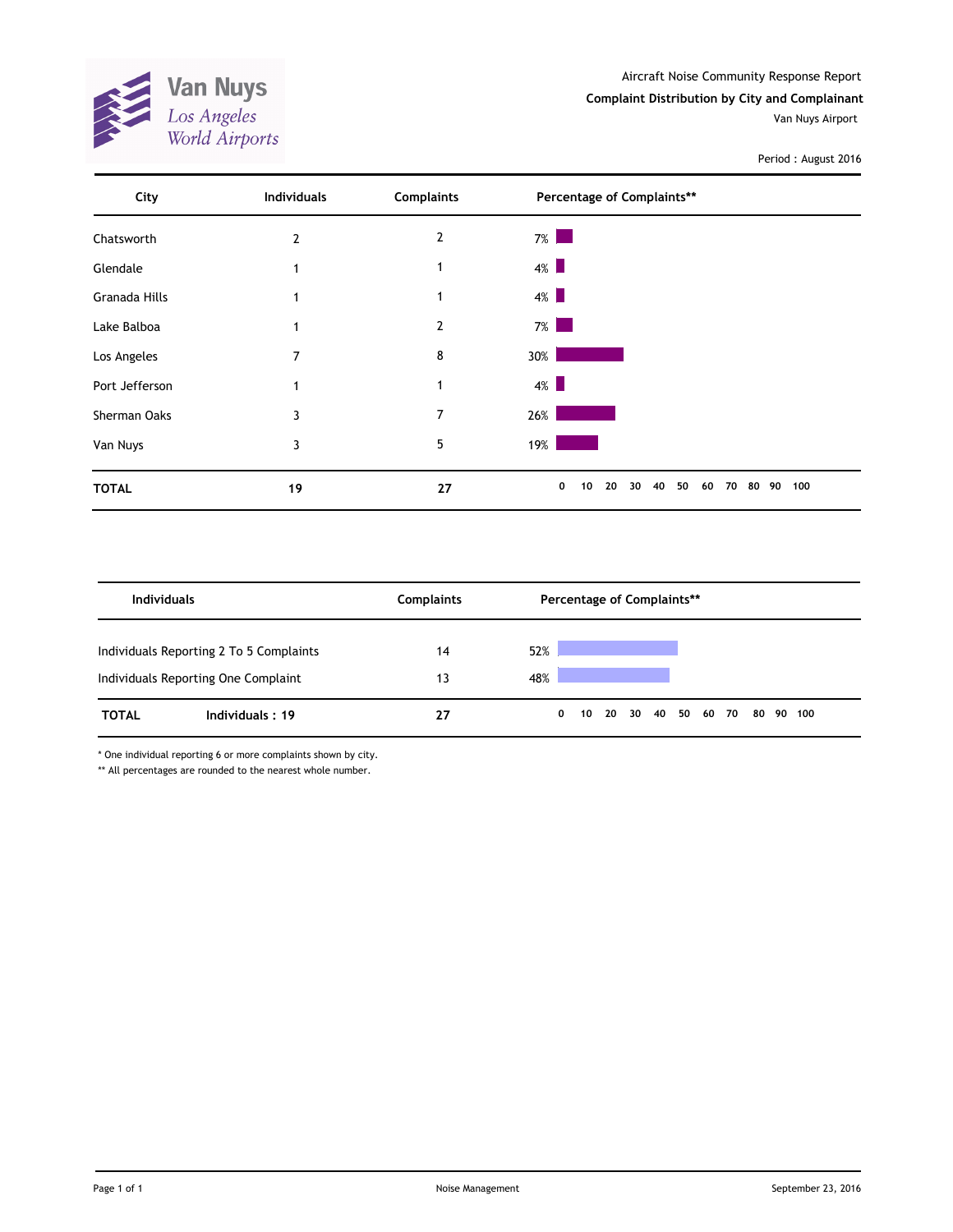

| Type of Disturbance*  | <b>Number of Complaints</b> |
|-----------------------|-----------------------------|
| Circling              | 1                           |
| Frequency of flights  | 1                           |
| Helicopter operations | $\overline{2}$              |
| <b>LOUD NOISE</b>     | 1                           |
| Low flying            | 4                           |
| Other                 | 4                           |
| Overflight            | 1                           |
| Unknown               | 10                          |
| Unusually loud        | 3                           |
| <b>TOTAL</b>          | 27                          |



Note: \* As reported by complainant.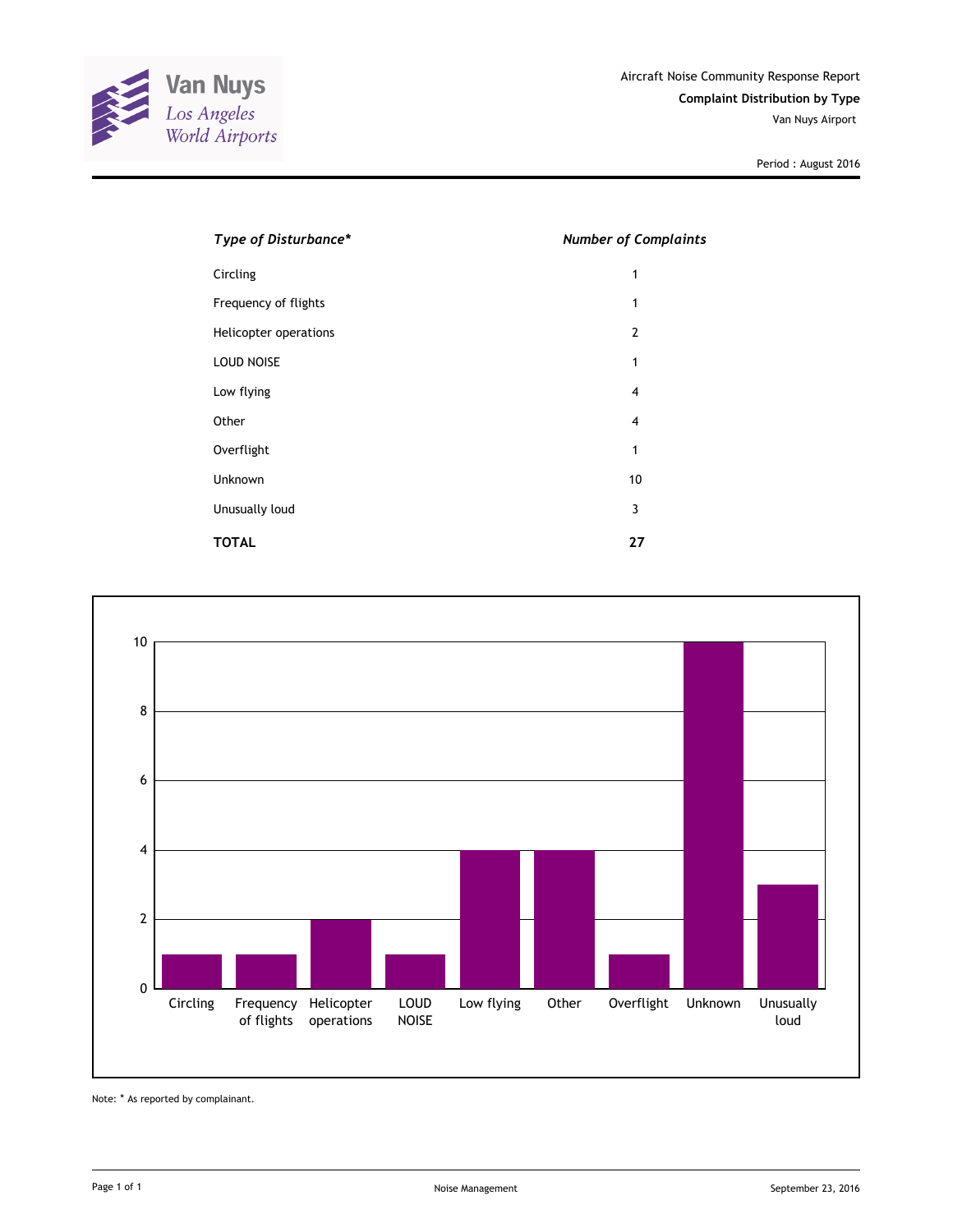

| Contact   |                    | <b>Disturbance</b> |           |              |               |                                                                                              |  |  |
|-----------|--------------------|--------------------|-----------|--------------|---------------|----------------------------------------------------------------------------------------------|--|--|
| Date      | Time               | Date               | Time      | City         | Disturbance** | <b>Findings</b>                                                                              |  |  |
| 8/04/2016 | 4:42 pm            | 8/04/2016          | $4:35$ pm | Glendale     | Overflight    | The aircraft you reported on Thursday, August 4, 2016 at 16:35 was a Cessna C172 that        |  |  |
|           |                    |                    |           |              |               | was conducting a traffic watch assignment. This aircraft was direction and control of the    |  |  |
|           |                    |                    |           |              |               | Federal Aviation Administration (FAA) Air Traffic Controllers (ATC). The Cessna C172 was     |  |  |
|           |                    |                    |           |              |               | circling your neighborhood at approximately 2155 feet Mean Sea Level (MSL). This flight      |  |  |
|           |                    |                    |           |              |               | terminated at 17:49 on runway 16L at Van Nuys Airport (VNY). In the approximate same         |  |  |
|           |                    |                    |           |              |               | time frame, a helicopter operated by the Glendale Police Department (GPD) was circling       |  |  |
|           |                    |                    |           |              |               | your neighborhood at approximately 1110 feet MSL. This helicopter was conducting             |  |  |
|           |                    |                    |           |              |               | official GPD business and was under the direction and control of FAA ATC. Please note that   |  |  |
|           |                    |                    |           |              |               | airports do not have jurisdiction on aircraft in flight. The FAA has ultimate authority over |  |  |
|           |                    |                    |           |              |               | aircraft flight patterns and regulates virtually all aviation activities. This includes      |  |  |
|           |                    |                    |           |              |               | altitudes and direction of flight with the major emphasis on safety. Please contact the      |  |  |
|           |                    |                    |           |              |               | FAA by writing to FAA Western-Pacific Region, P.O. Box 92007, Los Angeles, CA 90009 for      |  |  |
|           |                    |                    |           |              |               | further information.                                                                         |  |  |
| 8/05/2016 | $12:30 \text{ pm}$ | 8/05/2016          | 12:19 pm  | Sherman Oaks | Low flying    | The aircraft noise you reported on Friday, August 5, 2016 at 12:19 was associated with       |  |  |
|           |                    |                    |           |              |               | the departure of a modified Stage 3 Boeing B737. The departure from VNY runway 16R           |  |  |
|           |                    |                    |           |              |               | was under the control and direction of Federal Aviation Administration (FAA) Air Traffic     |  |  |
|           |                    |                    |           |              |               | Controllers (ATC) and was consistent with normal VNY departure operations. However,          |  |  |
|           |                    |                    |           |              |               | this flight failed to meet the voluntary VNY Fly Friendly Quiet Jet Departure Program        |  |  |
|           |                    |                    |           |              |               | target noise level for B737 airplanes. The operator of this aircraft has been notified by    |  |  |
|           |                    |                    |           |              |               | staff regarding the deviation from the voluntary program and was requested to make the       |  |  |
|           |                    |                    |           |              |               | necessary adjustments to better comply with the program to minimize noise impacts on         |  |  |
|           |                    |                    |           |              |               | the surrounding neighborhoods. Flight patterns and altitudes for aircraft are                |  |  |
|           |                    |                    |           |              |               | standardized and determined by FAA procedures and electronic navigational aid                |  |  |
|           |                    |                    |           |              |               | equipment. These air routes are established to ensure flights, from various directions,      |  |  |
|           |                    |                    |           |              |               | receive adequate separation while approaching and departing Los Angeles area airports.       |  |  |
|           |                    |                    |           |              |               | Please note that airports do not have jurisdiction on aircraft in flight. The Federal        |  |  |
|           |                    |                    |           |              |               | Aviation Administration has ultimate authority over aircraft flight patterns and regulates   |  |  |
|           |                    |                    |           |              |               | virtually all aviation activities. This includes altitudes and direction of flight with the  |  |  |

Note : Investigation currently limited to one report of disturbance per complaint, and a maximum of five complaints per individual per month.

\* Complaints exceeding monthly limit and/or anonymous complaints are not investigated and are not shown.

\*\* Disturbance is as reported by complainant.

major emphasis on safety. Please contact the FAA by writing to FAA Western-Pacific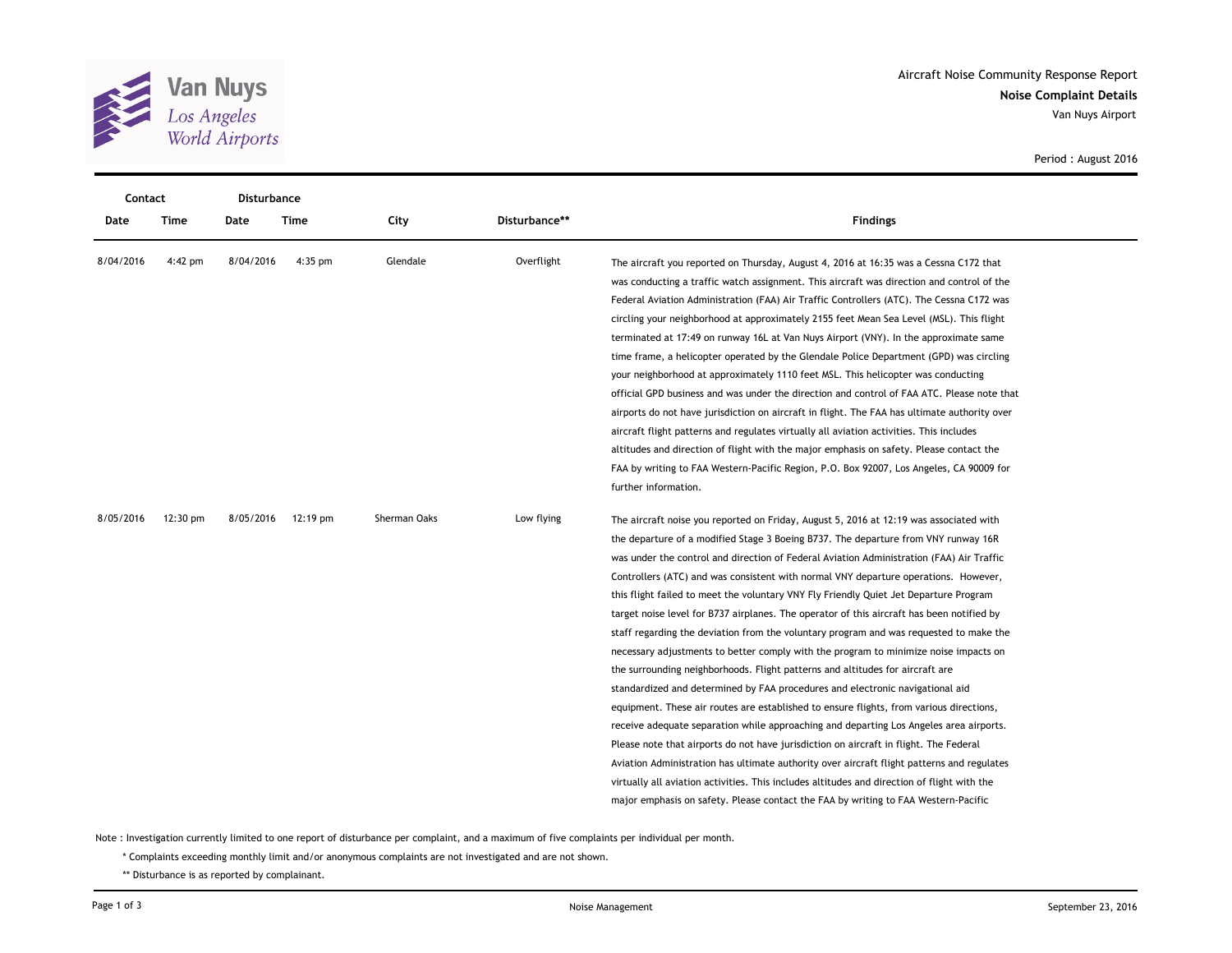|           | Contact  |           | Disturbance |              |                |                                                                                                                                                                                                                                                                                                                                                                                                                                                                                                                                                                                                                                                                                                                                                                                                                                                                                                                                                                                                                                                                                                                                                                                                                                                                                               |  |  |
|-----------|----------|-----------|-------------|--------------|----------------|-----------------------------------------------------------------------------------------------------------------------------------------------------------------------------------------------------------------------------------------------------------------------------------------------------------------------------------------------------------------------------------------------------------------------------------------------------------------------------------------------------------------------------------------------------------------------------------------------------------------------------------------------------------------------------------------------------------------------------------------------------------------------------------------------------------------------------------------------------------------------------------------------------------------------------------------------------------------------------------------------------------------------------------------------------------------------------------------------------------------------------------------------------------------------------------------------------------------------------------------------------------------------------------------------|--|--|
| Date      | Time     | Date      | Time        | City         | Disturbance    | <b>Findings</b>                                                                                                                                                                                                                                                                                                                                                                                                                                                                                                                                                                                                                                                                                                                                                                                                                                                                                                                                                                                                                                                                                                                                                                                                                                                                               |  |  |
|           |          |           |             |              |                | Region, P.O. Box 92007, Los Angeles, CA 90009 for further information.                                                                                                                                                                                                                                                                                                                                                                                                                                                                                                                                                                                                                                                                                                                                                                                                                                                                                                                                                                                                                                                                                                                                                                                                                        |  |  |
| 8/22/2016 | 10:08 am | 8/22/2016 | 10:08 am    | Van Nuys     | Other          | Your residence is located near the standard arrival route for runways 16R and 16L and is<br>subject to numerous arrival aircraft on final approach for landing at Van Nuys Airport<br>(VNY). Flight patterns and altitudes for aircraft are standardized and determined by FAA<br>procedures and electronic navigational aid equipment. These air routes are established to<br>ensure flights, from various directions, receive adequate separation while approaching<br>and departing Los Angeles area airports. Please note that airports, including VNY, do not                                                                                                                                                                                                                                                                                                                                                                                                                                                                                                                                                                                                                                                                                                                            |  |  |
|           |          |           |             |              |                | have jurisdiction on aircraft in flight. The FAA has ultimate authority over aircraft flight<br>patterns and regulates virtually all aviation activity. This includes takeoffs, landings,<br>altitudes and direction of flight with the major emphasis on safety. Please contact the<br>FAA at FAA Western-Pacific Region, P.O. Box 92007, Los Angeles, CA 90009 for more<br>information regarding this matter.                                                                                                                                                                                                                                                                                                                                                                                                                                                                                                                                                                                                                                                                                                                                                                                                                                                                               |  |  |
| 8/22/2016 | 8:12 pm  | 8/22/2016 | 7:57 pm     | Sherman Oaks | Unknown        | The aircraft noise you reported on Monday, August 22, 2016 at 19:57 was associated with<br>an Airbus A320 departure from VNY runway 16R. The departure was under the control and<br>direction of Federal Aviation Administration (FAA) Air Traffic Controllers (ATC) and was<br>consistent with normal VNY departure operations. The aircraft passed over your<br>neighborhood at approximately 2125 feet Mean Sea Level (MSL). The location of your<br>residence and surrounding community is subject to numerous aircraft transiting to and<br>from the many Southern California airports, including VNY. It is not uncommon for<br>aircraft departing VNY to overfly your community for destinations to the south, the<br>north or the east. In addition, the volume of jet operations at VNY have increased since<br>reaching a low in 2009, and as such, compared to the past few years, there may be more<br>frequent jet departures over your community. Please note, airports do not have<br>jurisdictions over aircraft in flight, how frequently or where the Federal Aviation<br>Administration (FAA) SoCal Air Traffic Controllers (ATC) may sequence aircraft. The FAA<br>has ultimate authority over aircraft flight patterns and regulates virtually all aviation<br>activity. |  |  |
| 8/27/2016 | 12:36 am | 8/27/2016 | 12:31 am    | Lake Balboa  | <b>Unknown</b> | The aircraft you reported on Saturday, August 27, 2016 at 00:31 was a Falcon 900EX<br>(F900) that departed from VNY runway 34L to the north under the direction and control<br>of the Federal Aviation Administration (FAA) SoCal Departure Air Traffic Controllers (ATC).<br>The departure was consistent with normal VNY Northerly Operations. The pilot elected to<br>takeoff in a northerly direction because the wind was 090 at 5 knots. Additionally, the                                                                                                                                                                                                                                                                                                                                                                                                                                                                                                                                                                                                                                                                                                                                                                                                                              |  |  |

Note : Investigation currently limited to one report of disturbance per complaint, and a maximum of five complaints per individual per month.

\* Complaints exceeding monthly limit and/or anonymous complaints are not investigated and are not shown.

\*\* Disturbance is as reported by complainant.